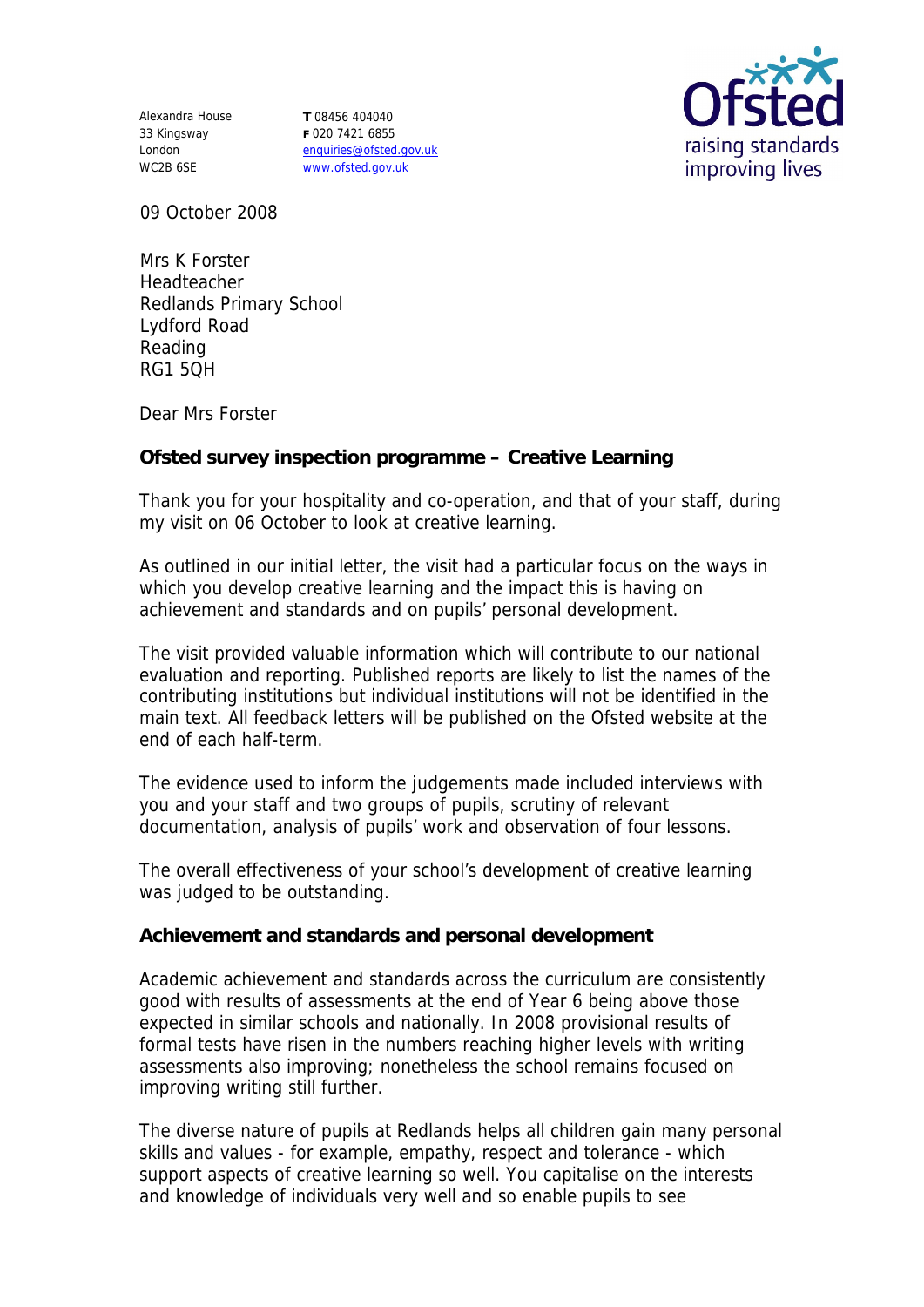relationships, make connections, and think about things in different ways. Over time they develop into mature, open minded and very respectful children who are independent thinkers and creative learners. They reported that they love using their brains in different ways, finding out new and surprising things, that Drama is helping them "feel things more" and that school "helps me grow as a person". Personal development is outstanding.

Assessment of academic subjects is clearly a strength and data well used to support next steps for teachers and learners. But you say that "data crunching is not seen to be the be all and end all". Assessment of personal development, both informal and formal is also well established; the systems are manageable, well demonstrating where progress is being made. The challenge lies in refining this good system to look even more closely at creativity for individuals so that already high standards can be built on.

## **Quality of teaching and learning in relation to the survey**

Teaching supports creative learning very well. Behaviour and relationships across the school are outstanding and from a young age children are very keen and interested to learn. When appointing new teachers careful consideration is given to teaching styles and so teaching is consistently good in the way, for example, it encourages pupils to think for themselves and not be worried about an answer being wrong. All adults "help us all feel special" reported one child. This consistency of approach impacts well on learning and in all classes pupils were on task and enjoying themselves. Great excitement bubbled up when in small groups pupils had to think how best to solve a problem for a family in Victorian times at risk of eviction. Collaboration was excellent. Intelligent questions were thought up and discussion lively and thoughtful.

## **Quality of the curriculum**

The curriculum, both for personal, social, health and citizenship education and for religious education, underpins much of what the school achieves and is central to your many successes. Delivery of the curriculum has moved away from following formal schemes and policies to a topic approach, which is much enjoyed, and links between subjects are very evident. Topics often start with introductions on what the children are going to learn but the children in turn are asked what they would like to learn, which encourages creative thinking.

The excellent curriculum succeeds because it equips pupils with the skills to question and challenge and to make informed choices. It is very broad and promotes a love of learning from a young age. The impact of a more creative curriculum is not just reflected in core subjects but permeates all areas as pupils become more questioning and more self directed. It is not just the end of key stage results that reflect the impact of creative modes of learning. Pupils of all ages really enjoy school and show this in a variety of ways. One young boy was very secure in knowing that it's fine to make mistakes as long as "you have a go".